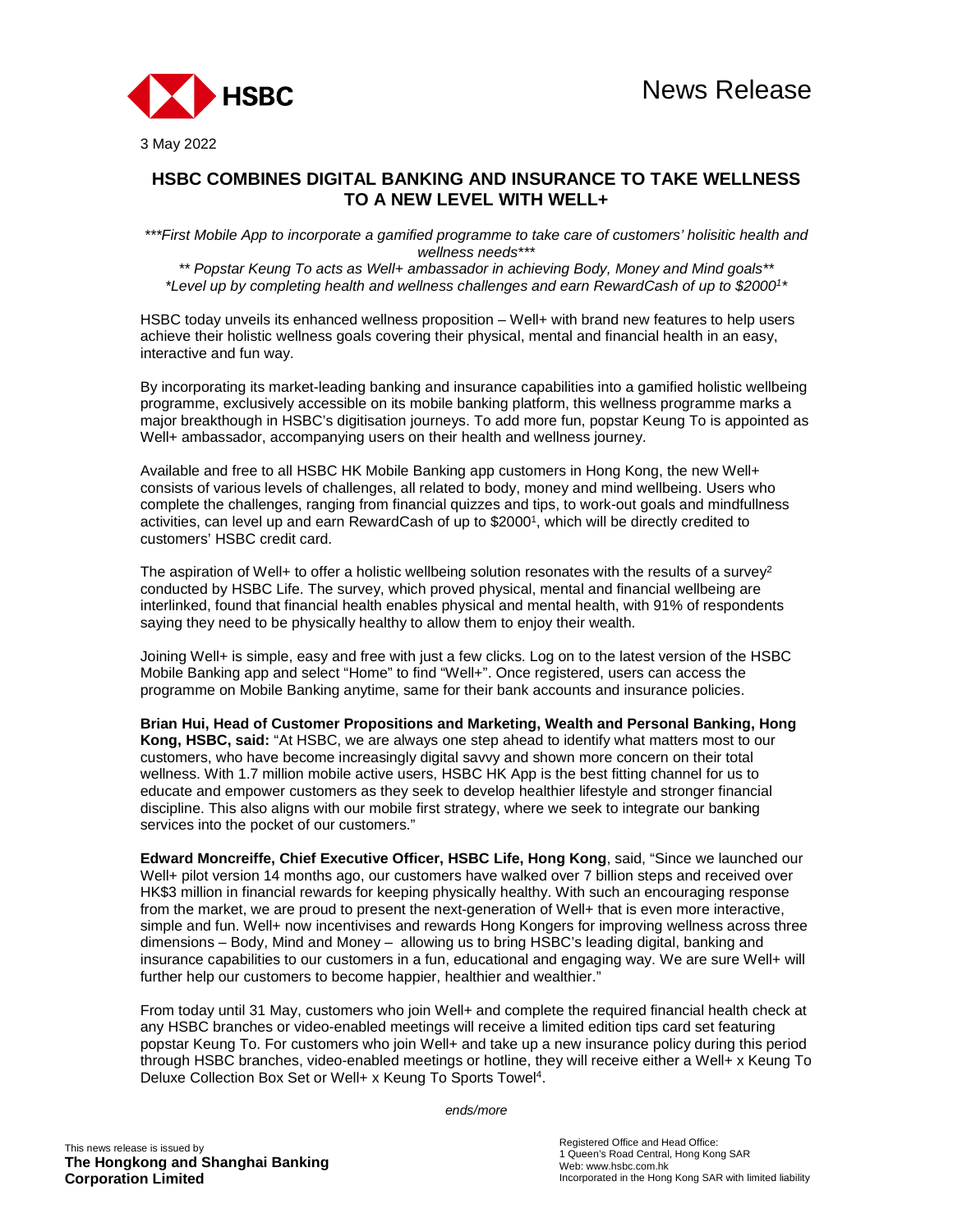## **Note to editors:**

- 1. For the potential earnings of up to \$2,000 RewardCash, it is applicable to customers who are holding an in-force, individual HSBC Life insurance policy only. Please refer to relevant terms and conditions and frequently asked questions (FAQs) available on the Well+ website and on the "HSBC HK mobile Banking" app for details.
- 2. HSBC Life + Factor study, 2021 (link)
- 3. Press release: HSBC Life launches "HSBC LIFE WELL+" Programme in Hong Kong (link)
- 4. Terms and conditions apply (link)



Photo 1 (Left to Right) Brian Hui, Head of Customer Propositions and Marketing, Wealth and Personal Banking, Hong Kong, HSBC, Edward Moncreiffe, Chief Executive Officer, HSBC Life, Hong Kong and Celia Chan, Chief Health Officer of HSBC Life, Hong Kong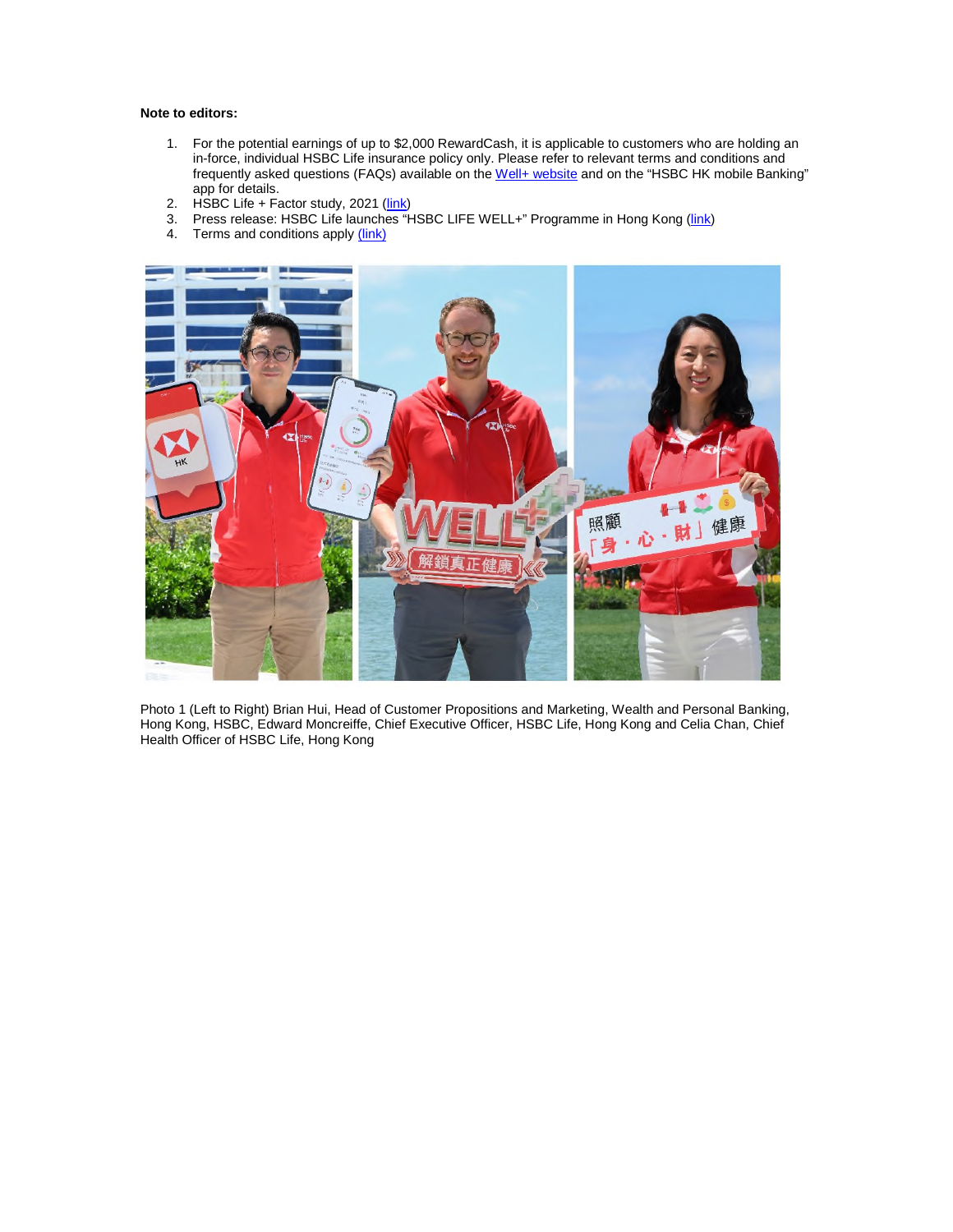

Photo 2: (Left to Right) Brian Hui, Head of Customer Propositions and Marketing, Wealth and Personal Banking, Hong Kong, HSBC, Edward Moncreiffe, Chief Executive Officer, HSBC Life, Hong Kong and Celia Chan, Chief Health Officer of HSBC Life, Hong Kong at Well+ press conference



Photo 3: Well+ ambassador Keung To and his avatar